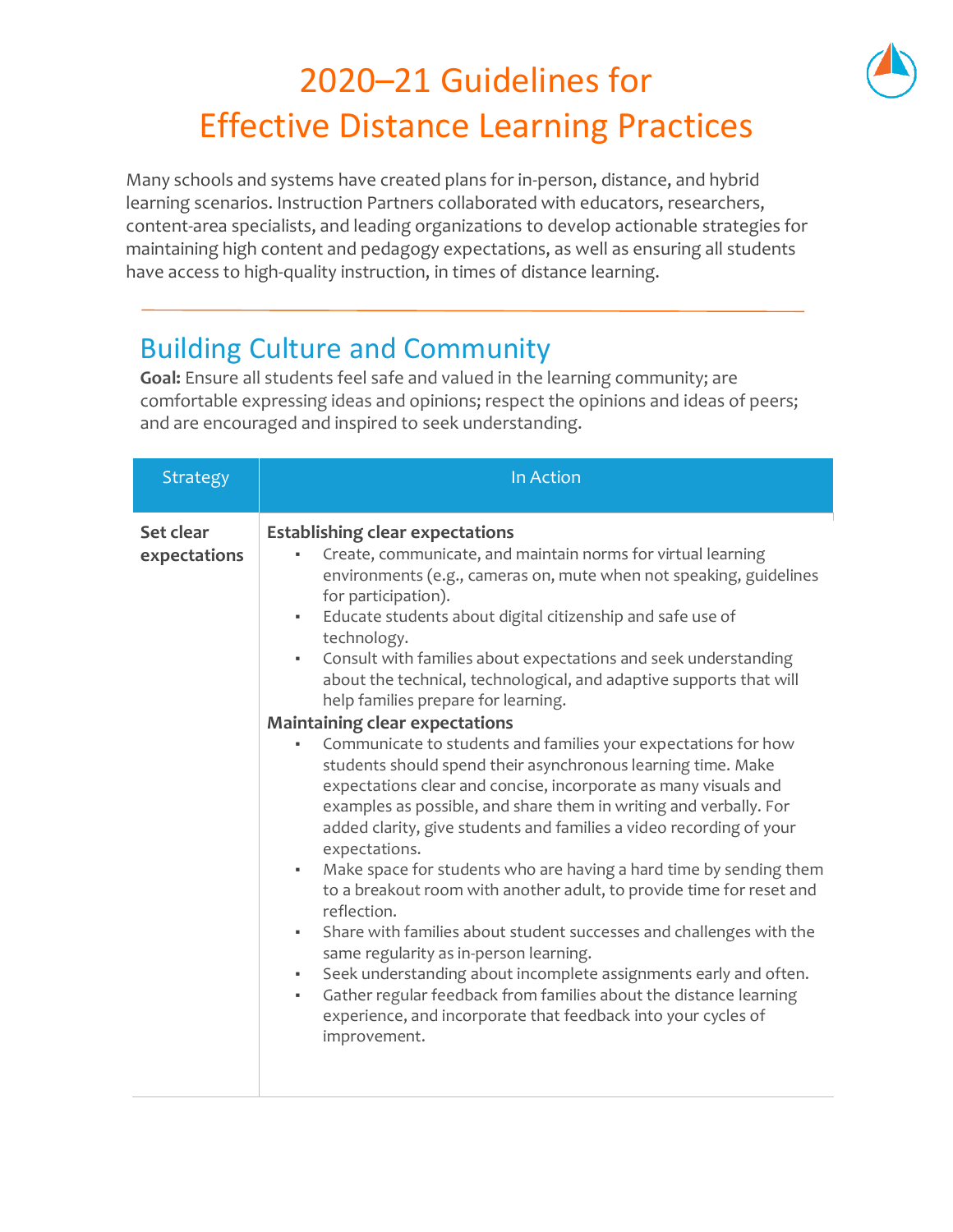

| <b>Strategy</b>                                             | In Action                                                                                                                                                                                                                                                                                                                                                                                                                                                                                                                                                                                                                                                                                                                                                                                        |
|-------------------------------------------------------------|--------------------------------------------------------------------------------------------------------------------------------------------------------------------------------------------------------------------------------------------------------------------------------------------------------------------------------------------------------------------------------------------------------------------------------------------------------------------------------------------------------------------------------------------------------------------------------------------------------------------------------------------------------------------------------------------------------------------------------------------------------------------------------------------------|
| Cultivate a<br>growth<br>mindset<br>culture                 | Survey students to assess their level of comfort using virtual learning<br>tools and platforms. Provide opportunities for students to learn more<br>about specific features and "pro tips" for making the most of every<br>virtual resource.<br>Celebrate students for their efforts during synchronous and<br>٠<br>asynchronous work time (e.g., participating, asking and answering<br>questions, completing tasks).<br>Be open and honest about the challenges of remote and hybrid<br>learning.<br>Build in time for student goal-setting, reflection, and self-assessment.<br>٠<br>Respect variability in student and family schedules by allowing<br>٠<br>students to submit work outside of synchronous learning blocks.<br>Teach students about the research behind growth mindset.<br>٠ |
| Emphasize<br>team-<br>building and<br>social<br>interaction | <b>Building relationships with students</b><br>Learn students' names; use them early and often.<br>Plan teacher-student check-ins focused on student interests and<br>wellbeing.<br>Collaborate with support staff, therapists, and other education<br>٠<br>professionals to determine how to support students' social-<br>emotional learning needs; designate time and resources accordingly.<br><b>Building community among students</b><br>Allocate time for students to engage in team-building activities and                                                                                                                                                                                                                                                                               |
|                                                             | games.<br>Consider opportunities and norms for safe, casual social interaction<br>٠<br>(e.g., unstructured time in breakout rooms, choice games, filters on<br>Google Hangout).<br>Create whole-class celebrations to recognize collective distance<br>٠<br>learning successes.<br>Include opportunities for project-based learning during coursework<br>and as supplemental community-building activities.<br>Modify traditions that build community (e.g., class mascots,<br>classroom jobs) for a virtual environment.<br>Establish grade level-appropriate morning meetings and/or<br>٠<br>community circles.                                                                                                                                                                                |